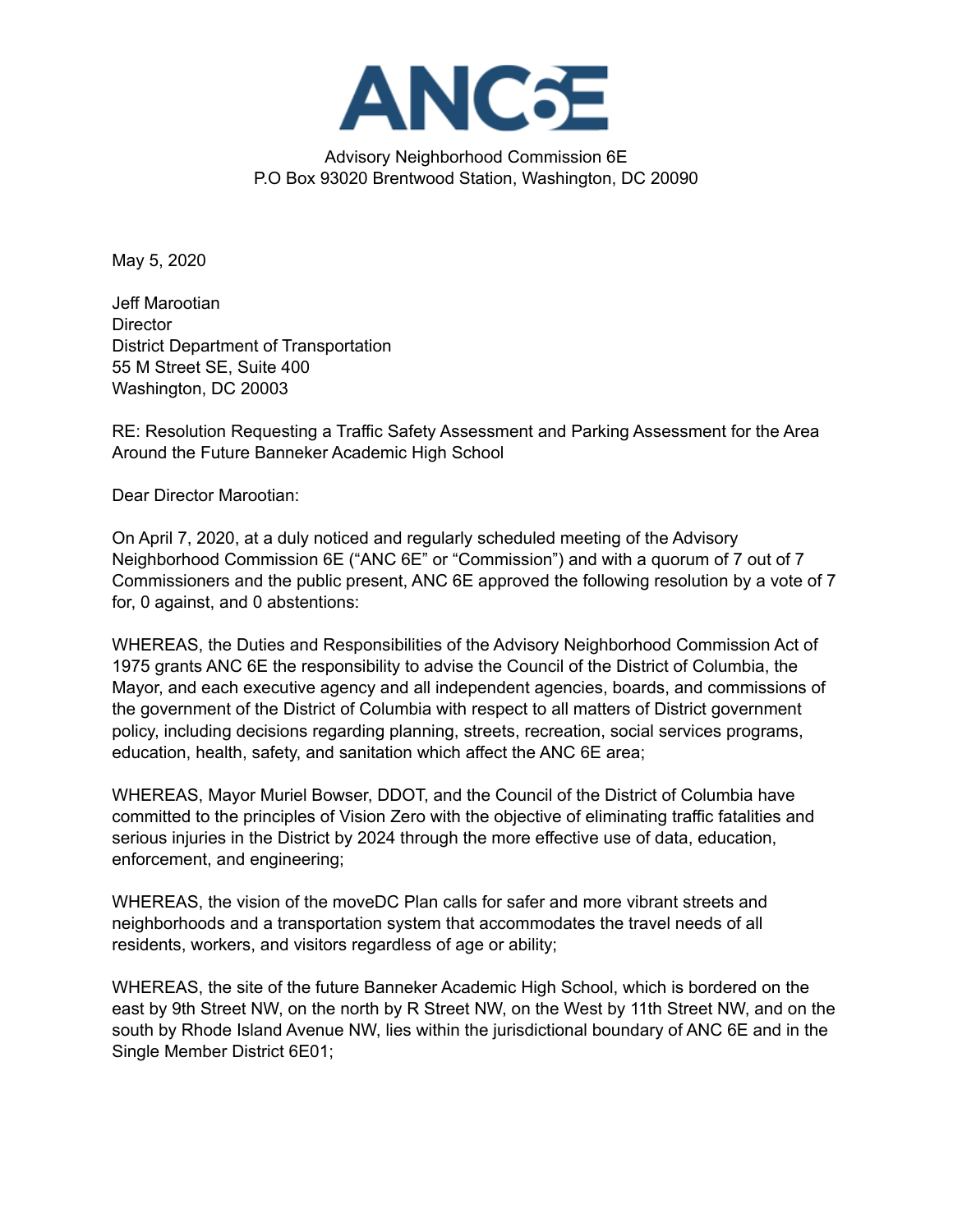

Advisory Neighborhood Commission 6E P.O Box 93020 Brentwood Station, Washington, DC 20090

WHEREAS, a comprehensive transportation review (CTR) was completed for the Banneker High School project in July 2019 that assessed existing and future impacts of the school's relocation and expansion on transportation level of service, transit service, and facilities needs for pedestrians and bicyclists;

WHEREAS, the CTR for the Banneker High School project predicts an increase in motor vehicle traffic volume of 181 vehicles per hour in the AM peak hour, 199 vehicles per hour in the afternoon school peak hour, and 60 vehicles per hour in the evening commuter peak hour;

WHEREAS, the CTR for the Banneker High School project does not assess traffic safety under current and future traffic conditions, including the safety of Banneker High School students, staff, and area residents;

WHEREAS, the CTR for the Banneker High School project does not assess the current availability and utilization of street parking in the neighborhood or future street parking utilization, including student pick-up / drop-off and on-street parking by Banneker staff, parents, volunteers, and visitors, including event attendees;

WHEREAS, the ANC 6E has repeatedly requested that DDOT conduct traffic safety assessments and implement interventions to improve traffic safety in the area surrounding the future Banneker High School, including:

- Letter Requesting a Traffic Study for the 900 Block of French Street NW (July 17, 2018),
- Resolution Requesting the Installation of Speed Cameras, and the installation of High-Intensity Activated Crosswalk (HAWK) Signal, and a Traffic Safety Assessment for the Intersection of Rhode Island Avenue and 8th Street NW (January 28, 2020),
- Resolution Requesting the Installation of an All Way Stop at the Intersection of 8th Street and R Street NW (January 28, 2020), and
- Resolution Requesting a Traffic Safety Assessment and Turn Hardening at the Intersection of Rhode Island Avenue and Q Street NW (Southeast Corner) (April X, 2020);

WHEREAS, the French Street Neighborhood Association has written a letter to DDOT requesting a study of the impact of the Banneker High School project on traffic safety and parking;

THEREFORE, BE IT RESOLVED that ANC 6E requests that DDOT conduct a traffic safety assessment for the area around the future Banneker High School to identify current traffic safety issues and predict issues that are likely to occur due to the changing traffic patterns created by